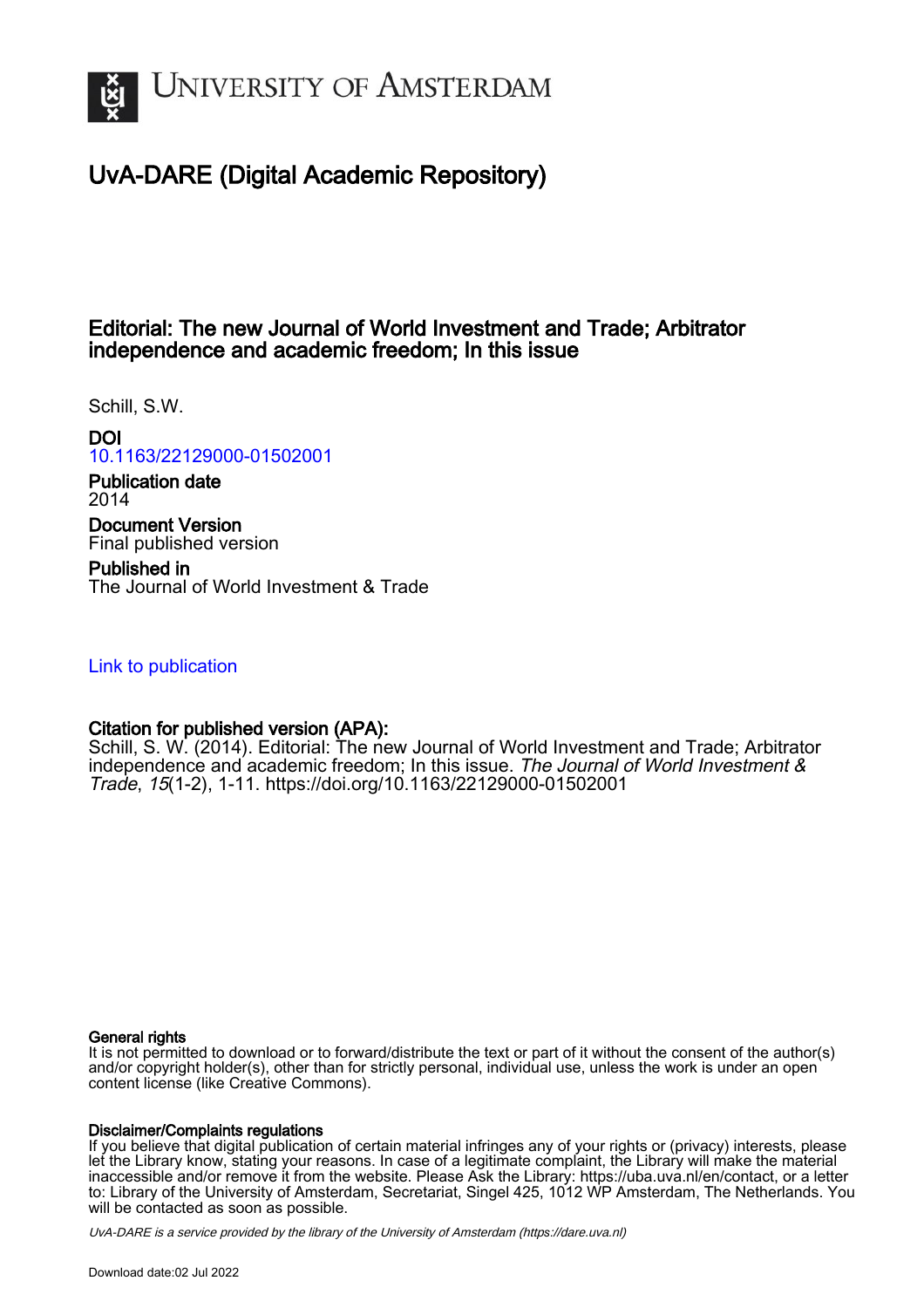the journal of world investment & trade



15 (2014) 1-11

brill.com/jwit The Journal of World Investment & Trade  $mics$   $\rightarrow$  Po

## **Editorial**

*The New Journal of World Investment and Trade; Arbitrator Independence and Academic Freedom; In This Issue*

#### **The New Journal of World Investment and Trade**

With the present issue *The Journal of World Investment and Trade* (JWIT) is starting a new phase. Jacques Werner, who has founded the Journal and steered its course over 14 years, has stepped down as Editor-in-Chief at the end of 2013. In assuming editorial responsibility, I would like to express my gratitude for the pioneering work he has done during his editorship. Indeed, for many investment and trade lawyers, JWIT has been a source of inspiration and a way to engage with the growing and dynamic field of international economic law. I want to continue JWIT's institutional and intellectual independence, its tolerance towards different viewpoints, and its openness to scholarship on investment and trade-related matters from different professional, educational and regional backgrounds, from new voices and early-career professionals as well as heavyweights in the field.

At the same time, I think that a journal on investment and trade law has to develop as we are progressing from pioneering times to a more consolidated phase. JWIT has to react to new realities in treaty-making, dispute settlement practice, and scholarship in investment and trade law and grapple with new doctrinal, economic, methodological and political challenges. Investment law in particular has developed rapidly: treaties and dispute settlement have grown exponentially; conferences, educational offers, and scholarship proliferate; and so has its critical analysis and contestation. In addition, investment law has moved from the fringes of international law to its center; yet, its impact on and interaction with other areas of international and domestic law, and indeed its future, are uncertain. International trade law, even though it has seen similar developments much earlier than investment law, also faces challenges in light of proliferating bilateral and regional trade agreements, burgeoning dispute settlement practice, and debates about trade and development, among others.

All of this has brought about an increase in the amount of primary and secondary material in investment and trade law and led to more mature and complex debates that require critical attention. Above all, I hope that JWIT, while being a journal that focuses on the law of foreign investment in a broad sense, manages to bring the communities of investment lawyers and trade lawyers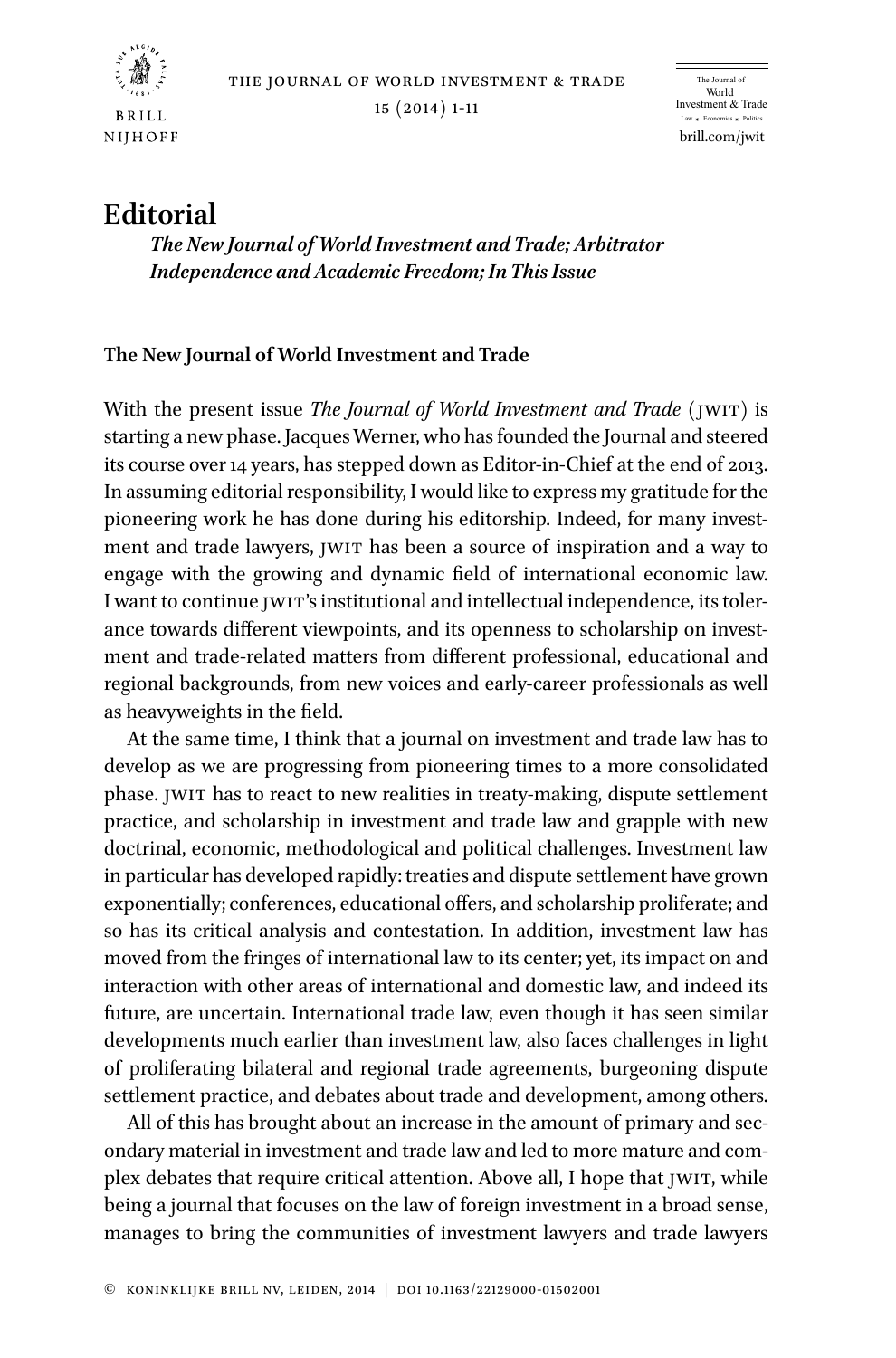closer together. I am convinced that both groups can benefit from mutual interaction and debates that cut across their different areas of interest. Moreover, I would like to strengthen the dialogue between international economic law, other fields of international law, and domestic law, both public and private, and encourage methodological pluralism in analyzing the field, including through comparative legal analysis and interdisciplinary approaches. This is a long-term task and continuous process, but one that can contribute to a better understanding of law in a globalized world.

The holistic and transnational vision of international investment and trade law underlying this approach is what I would like to see as the defining characteristic of JWIT. The Journal should provide space not only to reflect on the many bits and pieces of investment and trade law, but also on its fundamentals, ordering paradigms and narratives, and give an account of the field's interaction with other areas of international and national law. At the same time, I would like JWIT to assume intellectual leadership by setting benchmarks for scholarship in the field, by carving out trends and analyzing problems, and by influencing international economic law- and policy-making. Striving for the excellence of contributions that this requires will be aided through the introduction of a double-blind peer review procedure.

Against that background, JWIT's Aims and Scope have been redrafted to bring out the evolved understanding of what the Journal should do and intends to cover. It now states:

*The Journal of World Investment & Trade (JWIT)* is a double-blind peerreviewed journal that focuses on the legal aspects of foreign investment relations in a broad sense. This encompasses the law of bilateral, multilateral, regional and sectoral investment treaties, investor-state dispute settlement, and domestic law relating to foreign investment, but also relevant trade law aspects, such as services, public procurement, traderelated investment measures, and intellectual property, both under the WTO framework and preferential trade agreements. In addition, the Journal aims to embed foreign investment law in its broader context, including its interactions with international and domestic law, both private and public, including general public international law, international commercial law and arbitration, international environmental law, human rights, sustainable development, as well as domestic constitutional and administrative law.

The Journal is institutionally independent and ideologically neutral. It is not attached to specific national jurisdictions, but has a global outreach.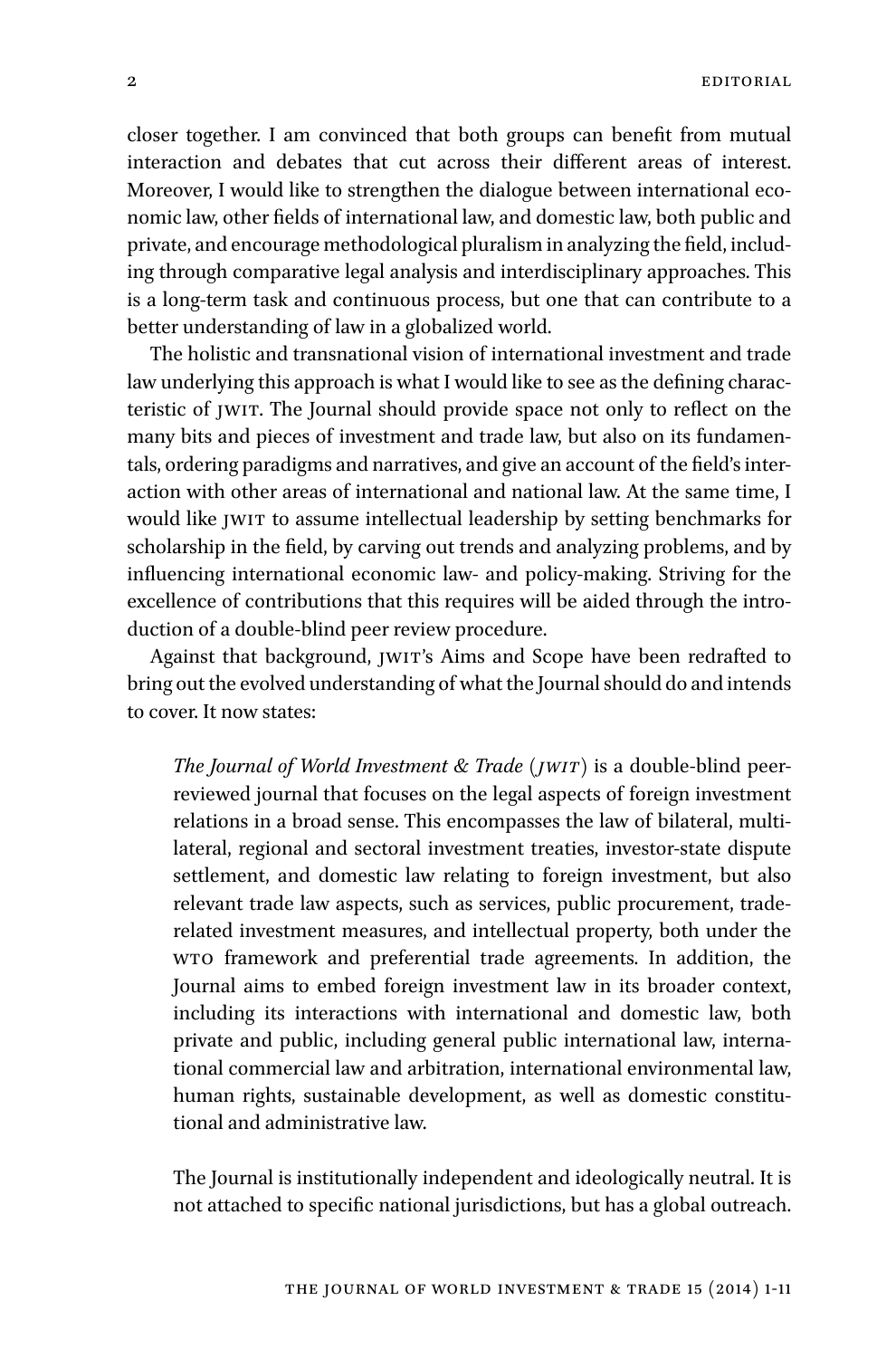It covers both the mainstream of foreign investment law and investment law's frontiers. It offers a place for the publication of scholarly studies dealing with fundamental and systematic problems of foreign investment relations and their solutions, but also welcomes analyses of current topics, such as international and domestic policy trends, relevant case law, and country- or industry-specific case studies, including in the natural resources and energy sectors. It is open to doctrinal analysis as well as theoretical, conceptual, and interdisciplinary approaches, including law and economics analysis, empirical analysis, historical analysis, political science analysis, or normative analysis. It aims to address scholars, government officials, members of international and non-governmental organizations, and legal practitioners in both capital-exporting and capital-importing countries.

To work towards this vision, I am grateful to have found invaluable support among friends and colleagues who have agreed to contribute to JWIT's work. As you will see from the masthead, JWIT has a fully revamped editorial structure, with enlarged editorial and editorial advisory boards, bringing together some of the finest minds in investment and trade law, and an enthusiastic group of associate and assistant editors. I am grateful for this support and look forward to our future work.

As regards content, there are a few further developments worth noting. In addition to articles, JWIT will have a permanent section for case comments. This reflects my conviction that cases are one of the most important drivers of the development of international investment and trade law. We therefore aim to feature shorter comments on what we consider to be the most noticeable development, not only of investment treaty tribunals and the WTO dispute settlement body, but also of other international and national courts and tribunals, to the extent they are relevant for trade or investment law. Finally, we attach great importance to book reviews in JWIT's new book review section. Given the proliferation of literature, above all in investment law, I think it is indispensable to critically assess and evaluate those writings and engage with their arguments.

I hope this new program for JWIT will prove to be attractive and palatable.

#### **Occasional Comment: Arbitrator Independence and Academic Freedom**

The Editorial is also a place that I want to use for occasional comments on issues of investment and trade law that I consider noteworthy or alarming.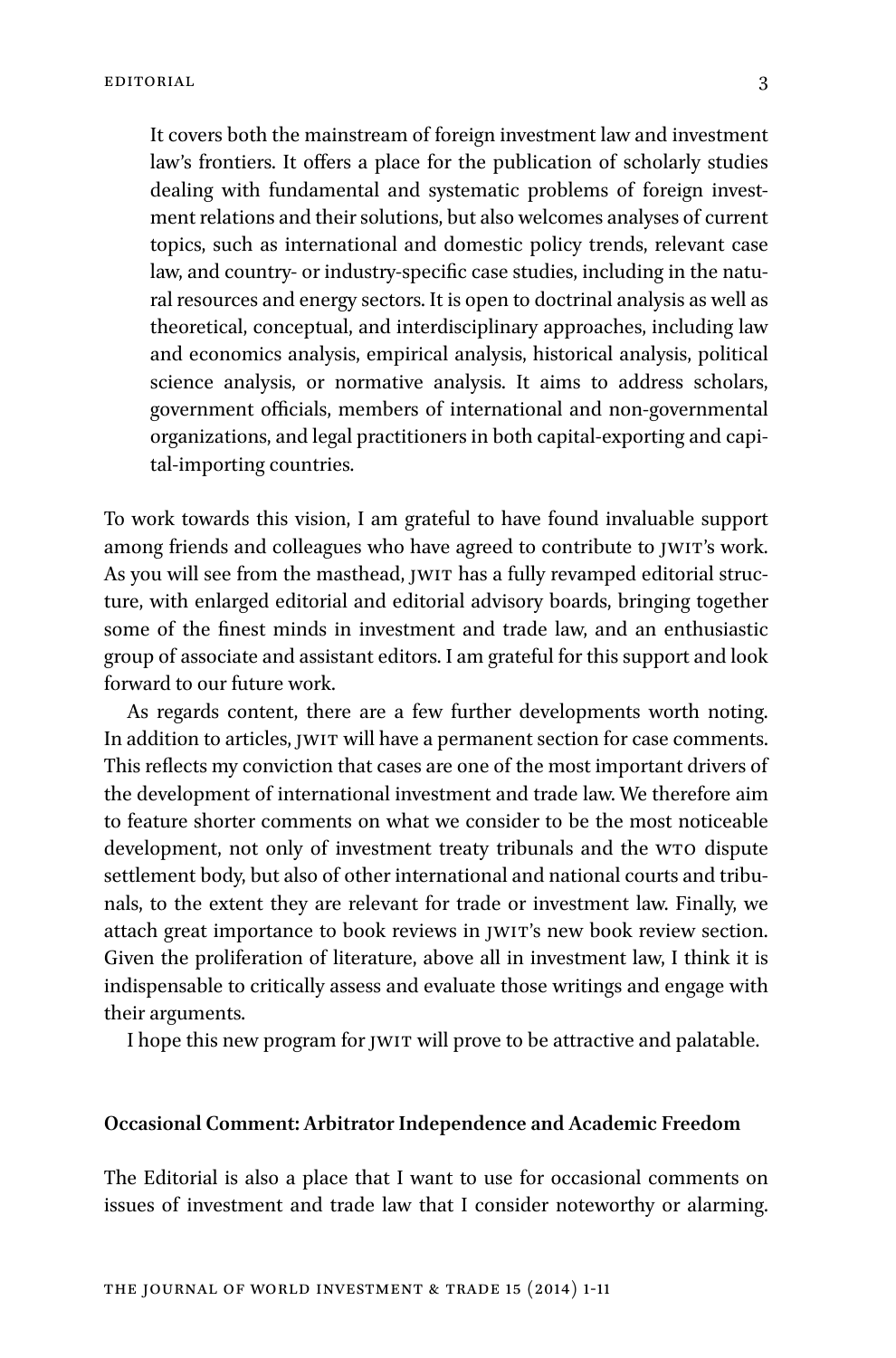One such alarming development is a recent challenge decision in an UNCITRAL arbitration under the Mauritius-India bilateral investment treaty (BIT) in *CC/ Devas and others v. India* against two arbitrators, Francisco Orrego Vicuña and Marc Lalonde. It was decided by the President of the International Court of Justice (ICJ), who was designated to do so under the BIT, but has not become public so far. My outline of the facts and of the reasoning are therefore based on media reports, above all an article in Luke Peterson's excellent IAReporter.1

The challenge was brought because both Messieurs Lalonde and Orrego Vicuña, in the Respondent's view, had prejudged the meaning of the essential security-clause in the applicable BIT: Mr. Lalonde because he had been an arbitrator in both *CMS v. Argentina* and *Sempra v. Argentina* where the essential security clause in Article XI of the US-Argentina BIT had been an issue; and Prof. Orrego Vicuña because he had been an arbitrator, together with Mr. Lalonde, in the same two arbitrations, as well as in *Enron v. Argentina*, which involved the same provision of the US-Argentina BIT. On top, Prof. Orrego Vicuña had written an article in which he analyzed the tribunals' approach to the necessity defense under customary international law and to the essential security-clause.2

While ICJ President Tomka rejected the challenge against Marc Lalonde, stating that merely expressing prior views on an issue in an arbitration did not result in a lack of impartiality or independence, he upheld the challenge against Francisco Orrego Vicuña, because the latter had stuck to his approach to interpreting essential security-clauses through three arbitrations and in the academic article in question, although all three awards had been partially or totally annulled because of the tribunals' treatment of the essential securityclause. Comparing the challenges against Messieurs Lalonde and Orrego Vicuña, it seems that the academic article written by Prof. Orrego Vicuña made all the difference. The case may therefore be read as boiling down to upholding a challenge of an arbitrator based on a view he or she has taken in an academic article on the interpretation of certain questions of law that play a role in the arbitration at stake. This decision is alarming, in my view, not only for

<sup>1</sup> *See* Luke Peterson, 'Francisco Orrego Vicuna is Disqualified from Sitting in India BIT Arbitration due to Appearance of Having Fixed View as to Meaning of "Essential Security" Clause', *IAReporter Vol. 6 No. 19,* 9 October 103 *<*[www.iareporter.com/downloads/20131111](http://www.iareporter.com/downloads/20131111)*> (*11 January 2014*).*

<sup>2</sup> The piece at issue, it appears, is Prof. Orrego Vicuña's contribution to the Festschrift for Michael Reisman. *See* Francisco Orrego Vicuña, 'Softening Necessity' in M.H. Arsanjani, J. Katz Cogan, R.D. Sloane and S. Wiessner (eds.), *Looking to the Future: Essays on International Law in Honor of W. Michael Reisman* (Martinus Nijhoff 2011) 741.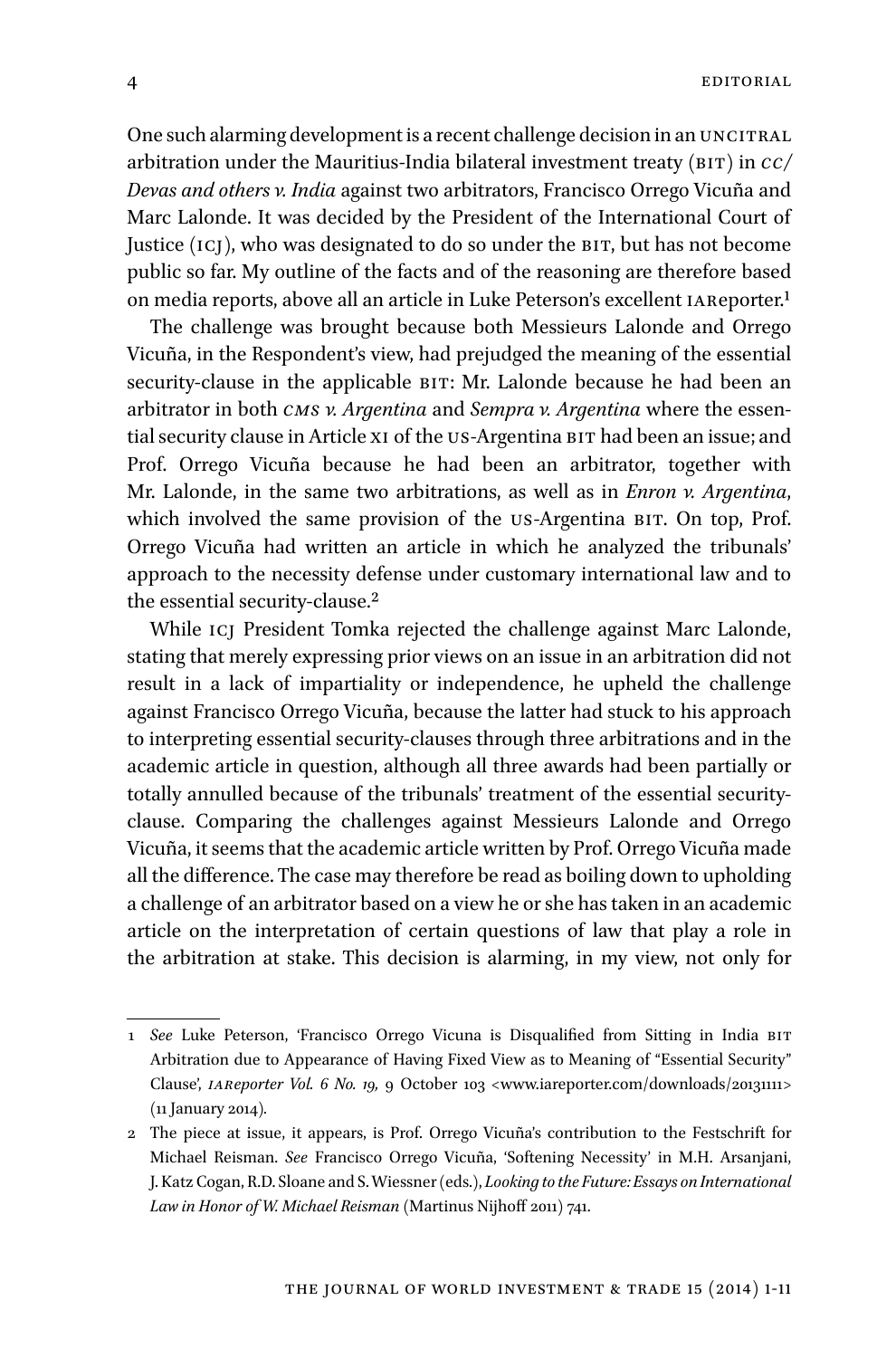investment arbitration, but for scholarship in the field – and the work of JWIT, or in fact any journal on international investment law and arbitration.

To start out, the decision in *CC/Devas* parts with an earlier decision on a similar issue. In *Urbaser v. Argentina*, the respondent-appointed arbitrator Campbell McLachlan was challenged for lack of impartiality because he had expressed views on the application of most favored nation (MFN) clauses to questions of arbitral procedure in his treatise, co-authored with Laurence Shore and Matthew Weiniger, on *International Investment Arbitration*.3 In this book, Prof. McLachlan criticized the landmark ruling in *Maffezini v. Spain* as "heretical" and stated that the competing line of jurisprudence in *Plama v. Bulgaria* and others was "to be strongly preferred." Secondly, in an article published in *International & Comparative Law Quarterly* Prof. McLachlan had discussed the defense of necessity and criticized the way the tribunal in *CMS* had conflated the customary international law doctrine of necessity with the nonprecluded measures clause in the applicable BIT. Since both issues also played a role in the *Urbaser* arbitration, the claimants were of the view that Prof. McLachlan had prejudged the case in important regards.

This challenge was, in my view rightly, rejected by his co-arbitrators. They stressed the differences of roles of a scholar, on the one hand, and an arbitrator, on the other, and emphasized Prof. McLachlan's ability as a scholar to reassess his views in light of novel arguments of the parties relating to the specific wording, circumstances, and negotiation history of the treaty clauses at issue in the arbitration.4 For them, "[t]he requirement of independent and impartial judgment means that an arbitrator's previously adopted opinion, whether published or not, shall not be of such force as to prevent the arbitrator from taking full account of the facts, circumstances, and arguments presented by the parties in the particular case."5

The result reached in *Urbaser* is convincing, but the reasoning of the arbitrators misses an important distinction between law and facts. In my view, an arbitrator can rightly be challenged if he or she has expressed views in prior academic writing that are fact-specific to the case at hand. Having formed a written, even if academic view, for example on the question whether Argentina in fact was in a state of emergency during its 2001–2002 financial crisis, disqualifies an arbitrator from sitting in a case involving the impact of Argentina's

<sup>3</sup> For the following *see Urbaser S.A. and Consorcio de Aguas Bilbao Bizkaia, Bilbao Biskaia Ur Partzuergoa v. The Argentine Republic*, ICSID Case No. ARB/07/26, Decision on Claimants' Proposal to Disqualify Professor Campbell McLachlan, 12 August 2010, paras. 20-26.

<sup>4</sup> *Ibid.*, paras. 38–58.

<sup>5</sup> *Ibid.*, para. 49.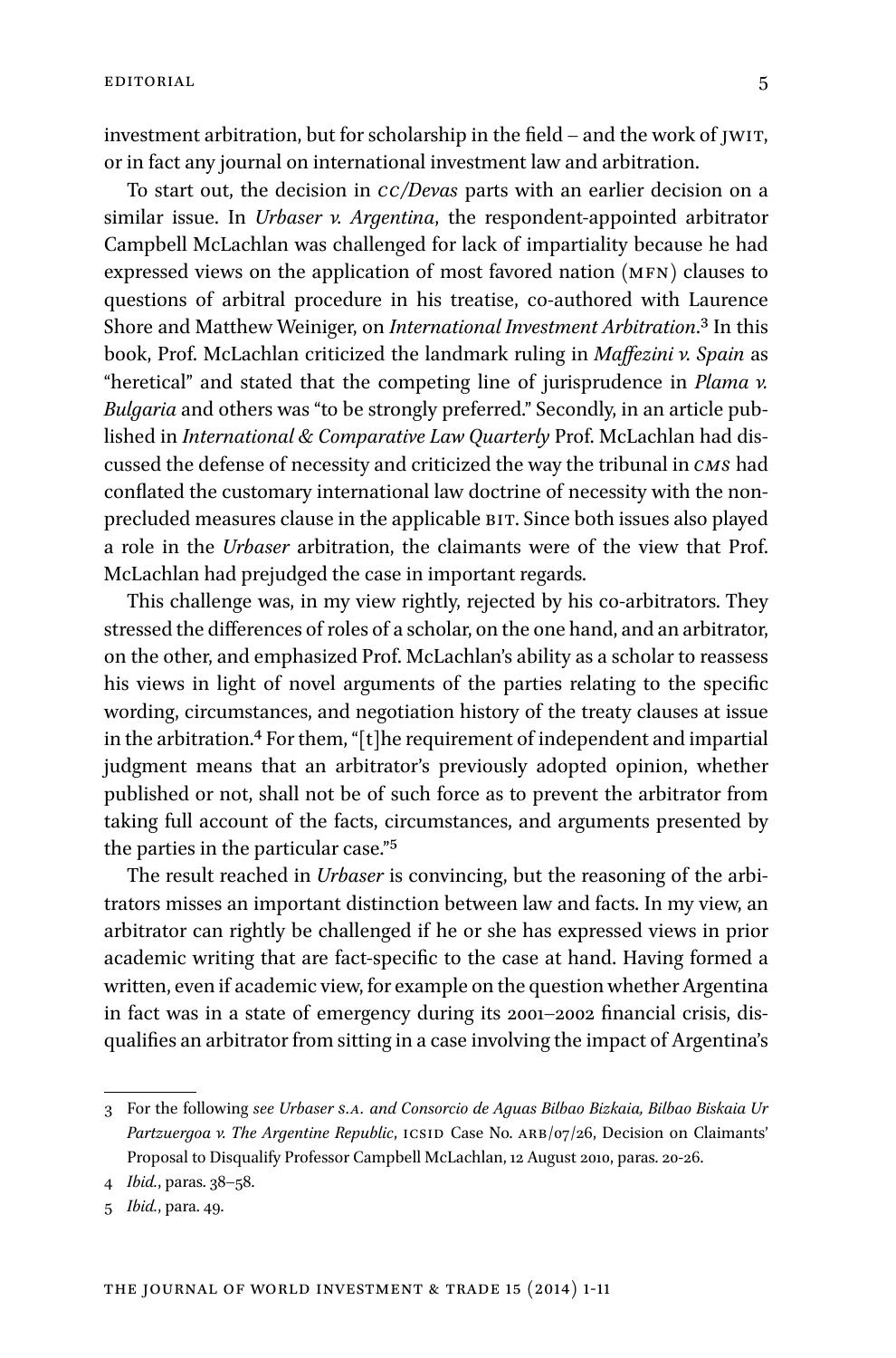financial crisis on a foreign investor, because the arbitrator would not be impartial towards assessing the submissions of the parties on questions of fact. He or she would, however, not be prevented from sitting in a case involving the question whether Greece could invoke necessity due to its recent financial crisis.

By contrast, a challenge should not be successful if an arbitrator has expressed abstract views on how the applicable law in an investment treaty arbitration must be understood and interpreted, for example, whether umbrella clauses only protect against breaches of sovereign contracts or of any contractual undertaking of states vis-à-vis foreign investors, whether contractual forum selection clauses have precedence over treaty-based dispute settlement, or whether MFN clauses in principle can form the basis of jurisdiction. These questions concern objective, even if often contested and unclear, questions of law that are, and that is the important point for me, outside the disposition of the parties to the arbitration proceedings. Arbitrators have to decide on these questions of law by themselves based on the principle *iura novit curia*, and therefore do not need to be "impartial" towards the legal submissions of the parties. Having expressed views on abstract questions of law, no matter how firm that legal view is, does not reduce an arbitrator's ability to exercise "independent judgment" (Art. 14 of the ICSID Convention) in respect of the parties and their conduct that is at issue in the case, nor does it affect his or her "impartiality or independence" (Art. 11 of the UNCITRAL Arbitration Rules), because there is no predisposition to the detriment of a party and its submissions on matters of fact.

Certainly, an arbitrator in any event should also hear the parties' legal arguments and should consider whether to reassess his or her prior views on matters of law, but he or she would not be challengeable based on holding even firm prior views on the legal issues at hand. Looking at the result, the decision in *Urbaser* is therefore to be welcomed, even though the reasoning did not make the important distinction between a predisposition on facts and on law. The decision in *CC/Devas*, by contrast, is highly problematic, if the decisive point was that Prof. Orrego Vicuña lacked the necessary impartiality and independence because he had set out and defended his view on the application of essential security clauses in academic writing. Anyone is free to question whether he has the right understanding of the international law at stake, but whatever the merits are of such criticism they do not affect, in my view, the impartiality and independence necessary to sit as an arbitrator.

What the India challenge does is not only to reduce the pool of potential candidates for appointment to those who have not expressed their views on the legal matters as stake, but to discourage more broadly meaningful writing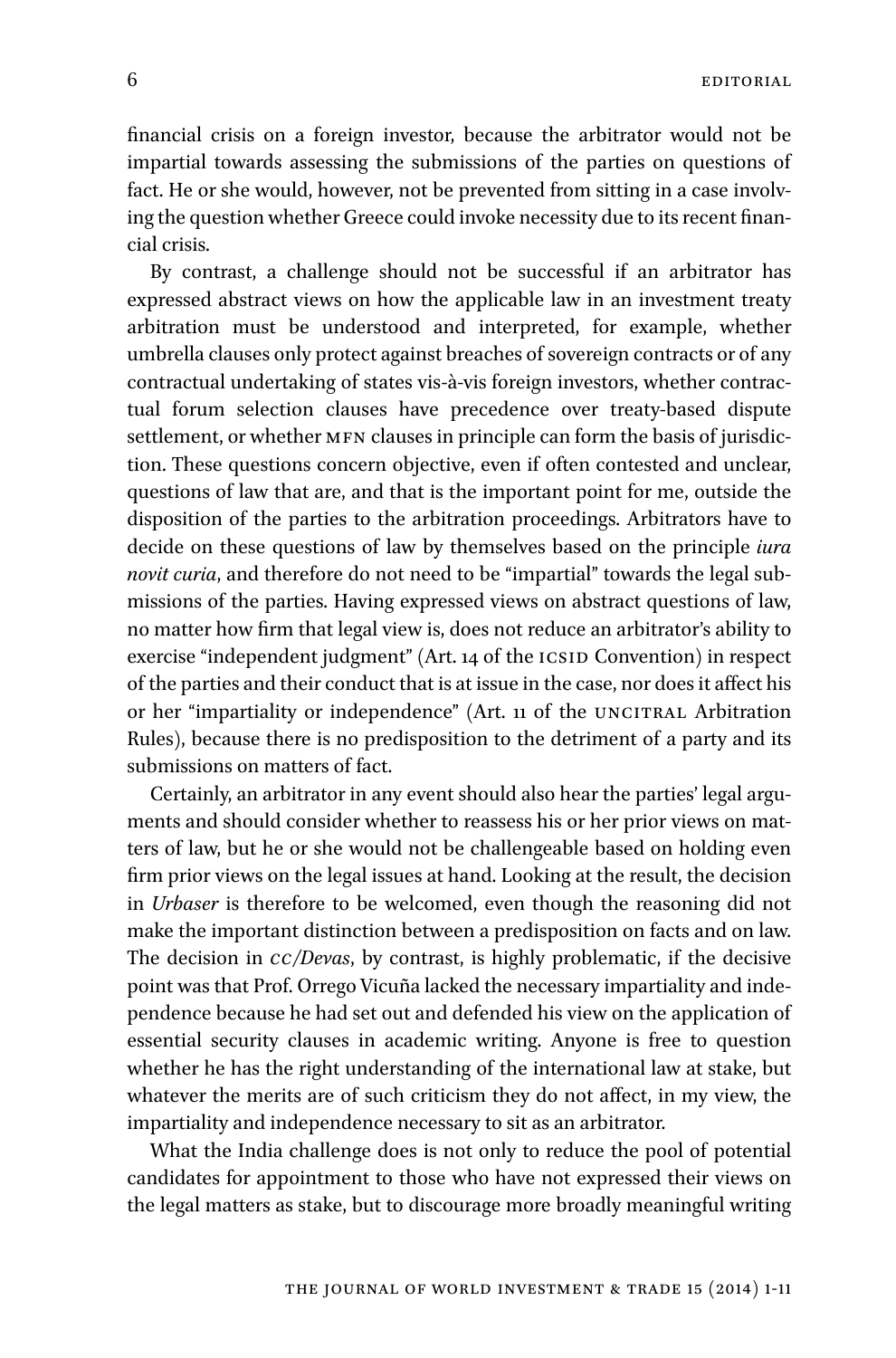on investment law and investor-state arbitration. This is problematic for investment dispute settlement because it makes it more difficult for parties and appointing authorities to make choices on arbitrator appointments in specific cases, and for states to make designations to arbitrator rosters, such as the ICSID List of Arbitrators. On an individual level, this can have an effect on the outcome of arbitral decisions, given that central notions of substantive and procedural law are highly elastic and moldable and their interpretation may depend crucially on who is appointed to decide the dispute. In addition, on a systemic level, this compromises the development of investment law and the ability of participants, including states, to steer that development in a certain direction by making appointment decisions that are meant to endorse the legal views of the individuals concerned. In the end, the India challenge may therefore well decrease the transparency and predictability of a system that is often criticized for a lack thereof. I therefore think that the decision in *CC/Devas* does not adopt a good policy for a system that involves the public interest and depends on tribunals to concretize the vague notions of investment law in a sensitive and foreseeable manner.

Moreover, what concerns me as the editor of a journal that aims at producing cutting-edge scholarship on international investment law, is the effect such challenge decisions have on the science of international investment law. The India challenge, if considered good law, will disincentivize already established actors in the field to make meaningful contributions to legal scholarship on investment law, as writing a law review article may have the effect of costing future appointments. At the most, it would produce contributions that merely describe existing practice, but refrain from any normative arguments for the future or from dealing with legal issues that are still to pop up in actual cases. This is often not the type of writing – naturally, there will be exceptions – that will lead to advances in knowledge and innovation. Similarly, for those aspiring to become arbitrators in the future, producing scholarship would not be a way to develop and show expertise. Instead, building a career in investment treaty arbitration would require behind-the-doors networking in order to catch the attention and favor of those who are influential in making appointment decisions.

What would be left for scholarship on international investment law are people who only understand themselves as critical outside observers, without the intention, nor in fact the opportunity, to become a future actor in practice. I do not want to be misunderstood. Having such scholars is not the problem. To the contrary, independent observers often make the most pertinent and important contributions because of the distance they have to practice. What concerns me is the absence of scholarship that could have great importance for the field,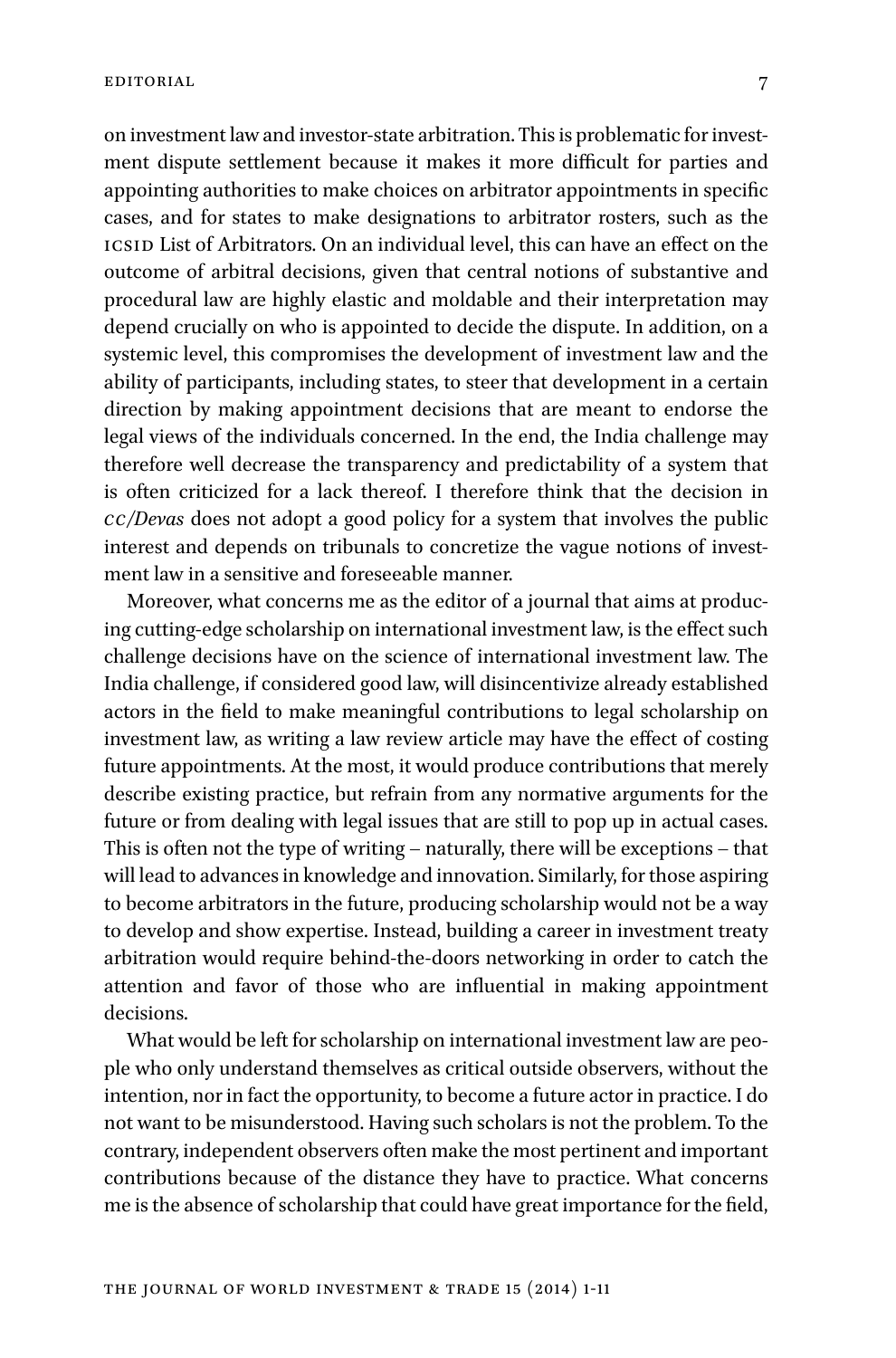but that is not produced because the author may harvest hopes to be appointed in future investor-state arbitrations. The India challenge, if adopted generally, could therefore have negative effects on the type of scholars we have and their scholarship, and indirectly restrict academic freedom. Challenge decisions should not have such an effect. On the contrary, they should respect the freedom of legal academia. Although challenge decision certainly do not aim at regulating the scholarly profession, they do have that effect if they equate a pronounced scholarly opinion on legal issues with a lack of independence and impartiality to apply that law to individual cases.

In sum, I think that decisions like that in the India challenge against Francisco Orrego Vicuña are bad for both investment arbitration practice and scholarship in the field. Much better are decisions like that in *Urbaser* discussed above, or the very recent one of the Chairman of the Administrative Council of ICSID in *Repsol v. Argentina* against Francisco Orrego Vicuña, which concerned the very same issue and the same academic article as that in *CC/ Devas*, but did not find a lack of arbitrator independence.6 I therefore hope that the decision in *CC/Devas* remains an outlier. Its continued endorsement in future challenges would not only be harmful for investment arbitration, it would have detrimental effects on the scholarship on investment law and the work of *JWIT*.

#### **In This Issue**

This issue contains contributions on a variety of issues. In the first article, Mona Pinchis takes a historical perspective and analyzes the concept of 'equitable treatment' elaborated in the League of Nations during the inter-war period as a basis for international economic co-operation. The concept, as Pinchis shows, helped building a legal infrastructure for global trade that was both flexible and responsive to different needs and interests of states in light of the changing economic circumstances at the time, but still provided a vision for a multilateral framework for global trade. The concept of 'equitable treatment' is of interest not only because it was the nucleus for the nonviolation nullification or impairment remedy in multilateral trade law, but also because it may be one of the precursors of the fair and equitable treatment standard enshrined in modern investment treaties. Pinchis' analysis

<sup>6</sup> *Repsol S.A. and Repsol Butano S.A. v. Argentina Republic*, ICSID Case No. ARB/12/38, Decision on the Proposal for Disqualification of the Majority of the Tribunal, 13 December 2013, para. 79.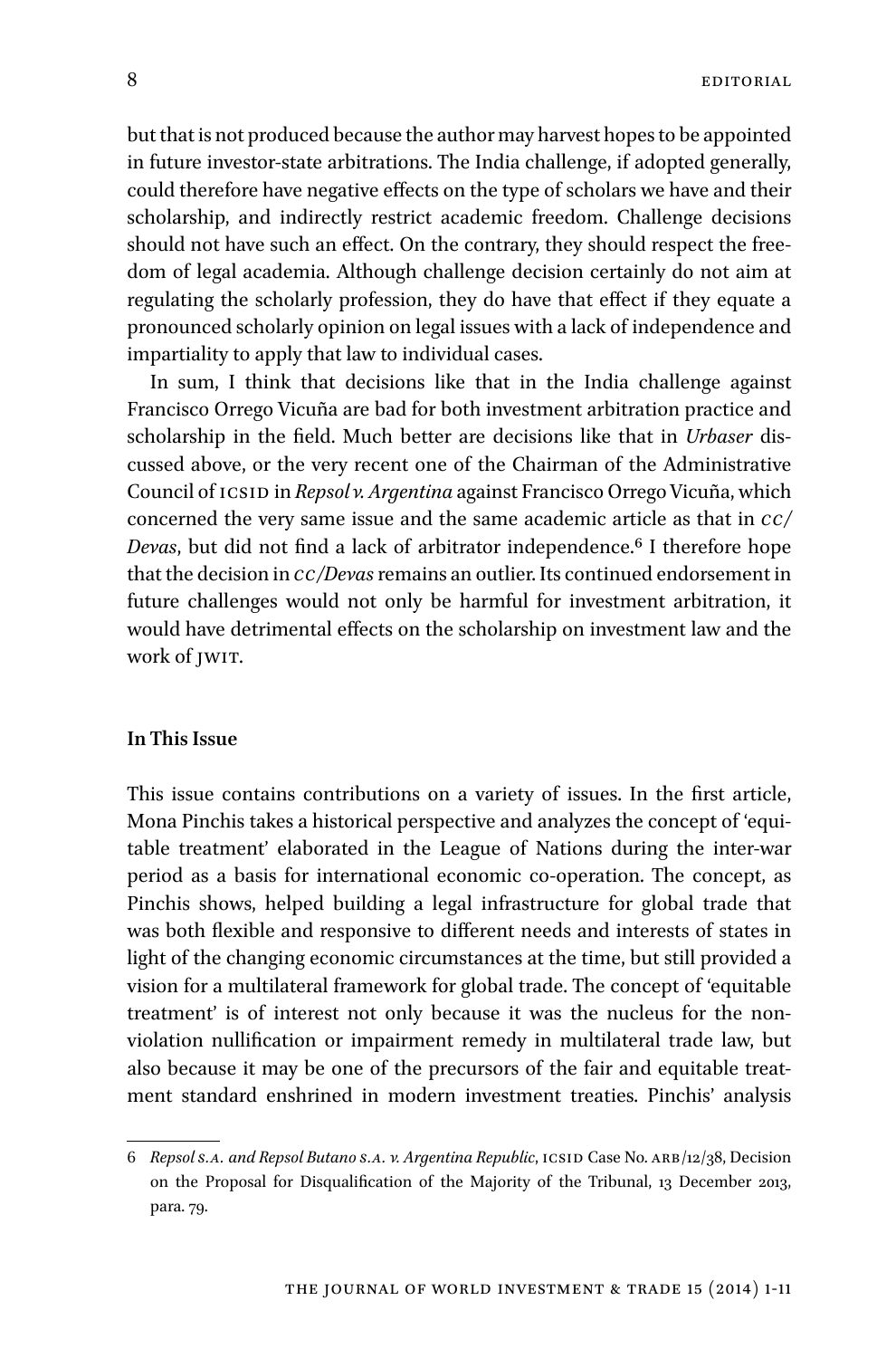thereby serves as a reminder of the common origins of international trade and investment law.

The second article by Tillmann Rudolf Braun addresses a topic of great interest for the theory and practice of investment law, which should also resound with trade lawyers. Braun inquires into the status of the individual and the nature of substantive and procedural rights granted in international investment treaties. Do these rights vest, similar to human rights, directly in the individual herself? Or are they no more than a rights-reflex because the contracting states, for purposes of convenience and cost, merely intended investors to play the role of enforcing inter-state bargains through arbitration? This question has practical implications, as Braun shows, for the law of countermeasures, the possibility of waiving investment treaty rights, and the termination of investment treaties. But it has even greater impact for our philosophical conception of international investment law: Is it still a law made by and for states? Or do we have to think it with the human being at its center?

The third article turns to a doctrinal topic. Patrick Dumberry deals with the prohibition of arbitrary treatment under Article 1105 of the North American Free Trade Agreement (NAFTA). He argues that arbitrariness constitutes a stand-alone cause of action that forms part of NAFTA's provision on fair and equitable treatment. Its precise contours have been concretized through arbitral decisions during the last one and a half decades. Most importantly, arbitrariness has been found to be independent from domestic law, so that a simple illegality does not translate into arbitrariness. Instead, "something more" is needed to trigger a breach, such as an "outright and unjustified repudiation" of domestic laws or regulations, a "manifest lack of reasons" for such legislation, or conduct that specifically targets an investor with the intention to cause damage. Dumberry's analysis contributes to an increasingly refined understanding of the prohibition of arbitrariness, which is a core component of the rule of law, a concept the realization of which investment law should strive for.

Next, Leon E. Trakman turns to the topical issue of Australia's position on investor-state arbitration. Indeed, the announcement of the Australian government in April 2011 that it would discontinue its practice of including investor-state dispute resolution in trade and investment agreements<sup>7</sup> has generated much debate about the future of investment arbitration. Critics of investment treaty arbitration felt vindicated, given that Australia was the first developed country to take an outright negative stance on the issue. Trakman criticizes the

<sup>7</sup> Gillard Government Trade Policy Statement: Trading Our Way to More Jobs and Prosperity, at 14 [<www.dfat.gov.au/publications/trade/trading-our-way-to-more-jobs-and-prosperity](http://www.dfat.gov.au/publications/trade/trading-our-way-to-more-jobs-and-prosperity.pdf) [.pdf>](http://www.dfat.gov.au/publications/trade/trading-our-way-to-more-jobs-and-prosperity.pdf) (11 January 2014).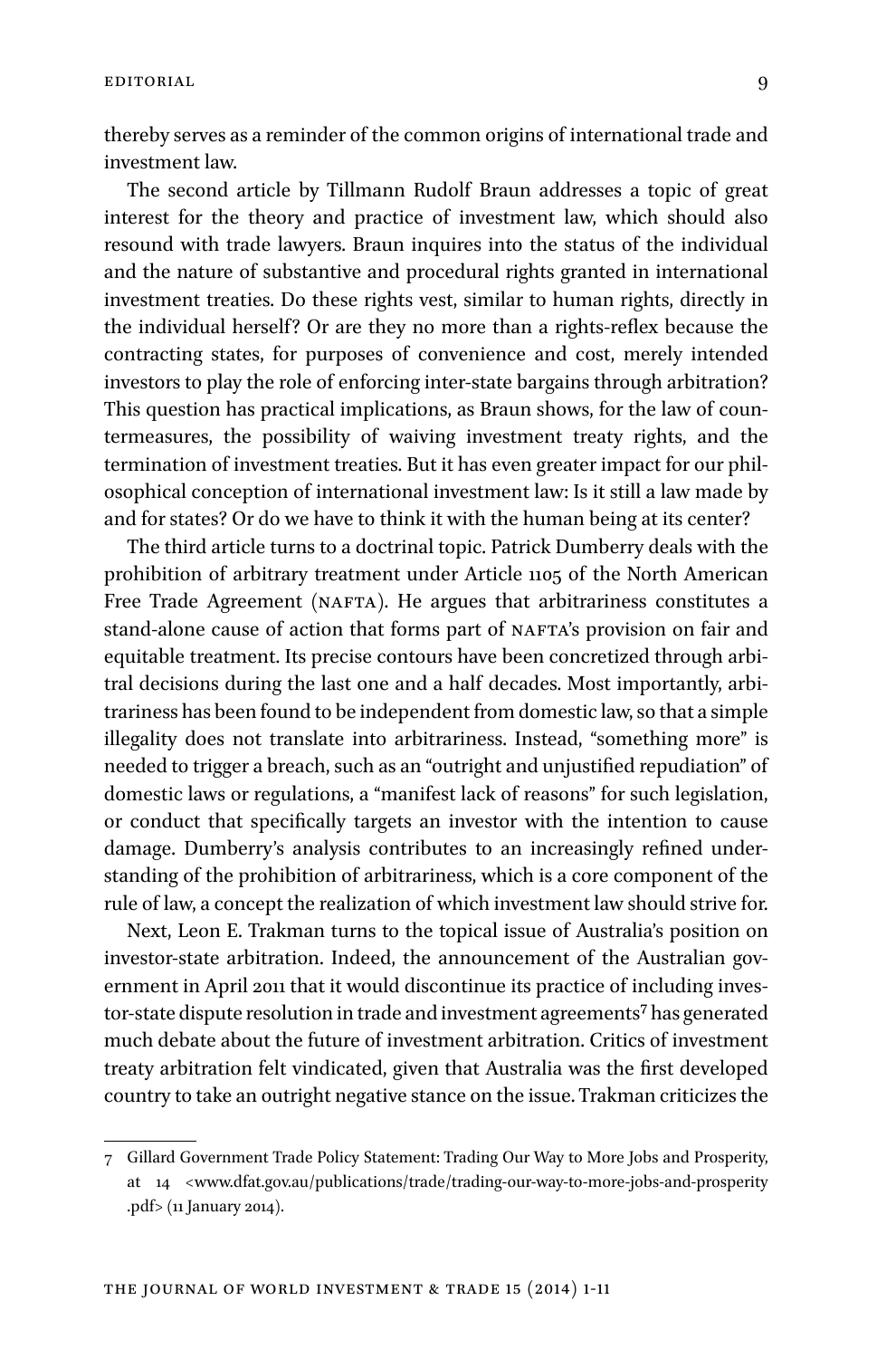absoluteness of the government's position and points out that alternative fora for investor-state dispute resolution, in particular domestic courts, come with their own problems. In addition, rejecting investment arbitration may, as Trakman argues, compromise Australia's ability to participate in major projects of international economic cooperation, such as the Trans-Pacific Partnership currently under negotiation. It is therefore perhaps no surprise that Australia's new government has retreated from its predecessor's position and signed a free trade agreement with South-Korea on 5 December 2013 that includes investor-state arbitration.8 As the case of Australia shows, the policy debate about investor-state arbitration will surely continue.

The fifth article by Ahmed M. Almutawa and A.F.M. Maniruzzaman has us focus on another important development in the world of global commerce and dispute settlement. The authors analyze the rise of one of the new global hubs of international business: Dubai. It comes with two features that should spark the interest of those interested in international dispute resolution: the Dubai International Arbitration Centre (DIAC) –the leading arbitration institution in the United Arab Emirates– and the Dubai International Financial Centre (DIFC), a free zone within Dubai with its own sets of laws and its own court system that is separate from the Emirate's judicial system. Both institutions are a reaction to dealing with political risk and aim at reinforcing the trust in this new business hub. Yet, both institutions also play a role in the global competition for adjudicatory authority and dispute resolution services and have us reconsider the role of the state and the interaction between public and private in international dispute resolution.

Finally, Avidan Kent and Vyoma Jha provide an in-depth analysis of a recent ruling by the WTO Dispute Settlement Body in *Canada - Certain Measures Affecting the Renewable Energy Sector* that touches on the compatibility of feed-in tariffs for renewable energy production with WTO law. Their analysis shows that international economic law and climate change are not anymore two different universes, but interact closely with each other. Above all, climate change mitigation may require trade law to develop innovative solutions if one does not want economic interests to trump the environment and the global climate. Arguably, when the negotiation of global rules does not proceed apace, international dispute settlement institutions, and their at times creative interpretations, can –and perhaps need to– play a crucial role in adapting international law so as to permit governments to act unilaterally in order to meet the challenge of combatting climate change.

<sup>8</sup> For more information on the agreement see the website of the Australian Government's Department of Foreign Affairs and Trade <[www.dfat.gov.au/fta/kafta/>](http://www.dfat.gov.au/fta/kafta/) (22 February 2014).